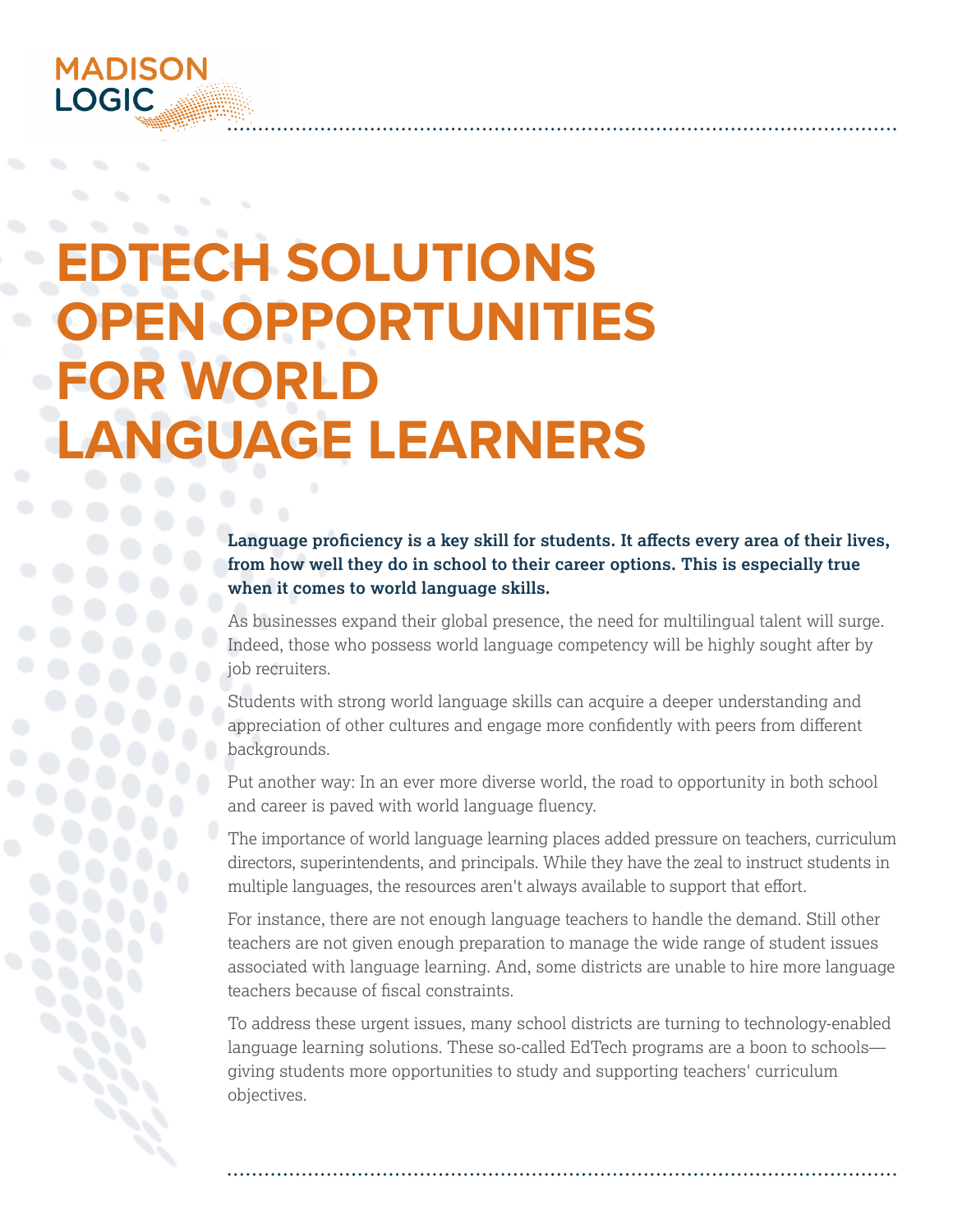

This paper will explore how EdTech solutions for world language training can accelerate student progress, enhance instruction, complement in-class lessons, and lead to better academic and career outcomes.

#### **IMPLICATIONS OF INADEQUATE WORLD LANGUAGE TRAINING AND SUPPORT**

Many studies have shown that world language training can enhance students' overall academic performance. Equally important, world language skills will influence their career opportunities as well. Put another way: world language skills are a 21st century job requirement. A report from the American Academy of Arts and Sciences found that "proficiency in English is not sufficient to meet the nation's needs in a shrinking world."<sup>1</sup>

Even though the benefits of world language education have been documented, these sobering realities must be taken into account:

• **Teacher shortage.** According to a 2017 report from the American Council on the Teaching of Foreign Languages, "For the third year in a row, more than 40

# *A report from the American Academy of Arts and Sciences found that "proficiency in English is not sufficient to meet the nation's needs in a shrinking world."* 1

states plus the District of Columbia have reported a teacher shortage in world languages, an all-time high for the subject area since the Department of Education began collecting data over 25 years ago."2

- **Limited job prospects.** Students who speak only English will dramatically limit their employment opportunities. A report from New American Economy "shows that employers increasingly desire workers who speak multiple languages, particularly in industries that provide services involving a high degree of human interaction."3
- **Insufficient training.** The shortage of teachers is compounded for many rural districts by unqualified instructors. For example, in the McDowell County school district in West Virginia, "Close to one in five teaching positions were filled by substitute or uncertified teachers in the 2016-17 school year, a high percentage for any school district."4
- **Outdated system.** According to a report from the National Education Center, the United States does "not offer equitable opportunity and access for world language training for all students…." It goes on to say: "Our outdated, fragmented, and inflexible system for producing world language teachers must be replaced…."<sup>5</sup>
- **Lack of graduation requirement.** While European schools typically insist that students receive foreign language instruction, there is no comparable requirement in the U.S. According to the Pew Research Center, "few Americans who claim to speak a non-English language say that they acquired those skills in school."<sup>6</sup>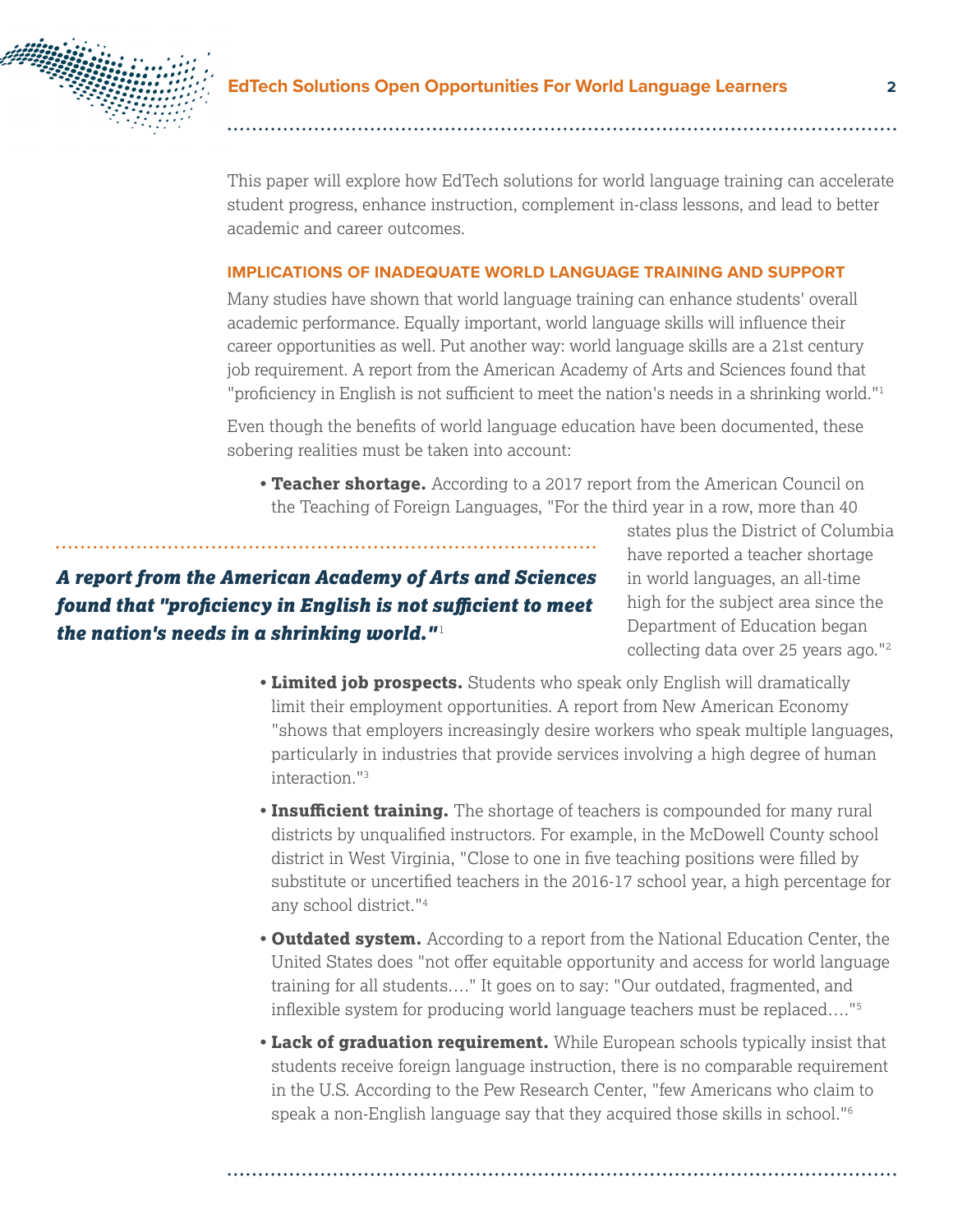

The demand for world language skills is surging, while the supply of necessary resources to meet it is often deficient. As many districts have found, technology-enabled language learning or EdTech tools can provide an efficient, pro-active solution. Let's look closely at this innovative strategy.

#### **BENEFITS OF LANGUAGE TECHNOLOGY**

The introduction of EdTech language learning tools in the classroom might give some educators, administrators, and even some parents concern.

Some may wonder whether they really promote skill-based learning or are simply shiny new toys with little educational value. Others question that they will lead to the downsizing of human teachers and undermine pedagogical goals. And still others fret that a top-down structured classroom is the only way that students can learn.

Non-traditional teaching methods are often viewed with suspicion. However, as many educators and districts have discovered, EdTech language learning tools offer a range of benefits.

For students:

- **Greater access for learning.** In addition to working with EdTech tools during regular class hours, students can also access their language lessons beyond the classroom to help build foundational skills. As a report from the U.S. Department of Education put it: "When carefully designed and thoughtfully applied, technology can accelerate, amplify, and expand the impact of effective teaching practices."7
- **Strengthens speaking skills.** Language learning tools let students practice their speaking skills for a more natural style. An article on speaking skills from the British Council says, "…speaking in class can be a lot of fun, raising general learner motivation and making the English language classroom a fun and dynamic place to be."8
- **Provides a global perspective.** Learning a global language will open the door to a wider perspective and raise students' awareness of other cultures. TCEA, a nonprofit association of educators dedicated to promoting learning through technology, posted: "When students have an opportunity to expand their global point of view through choices in their education path, they take ownership of their learning, find their voice, and share their experiences with others. And all of this takes place in an authentic learning environment."9
- **Promotes academic success.** According to EducationCorner.com, a site for education resources, "One study has shown that children who have studied a foreign language in elementary school tend to perform better on standardized tests than those who have not. Another study suggests that students who are taking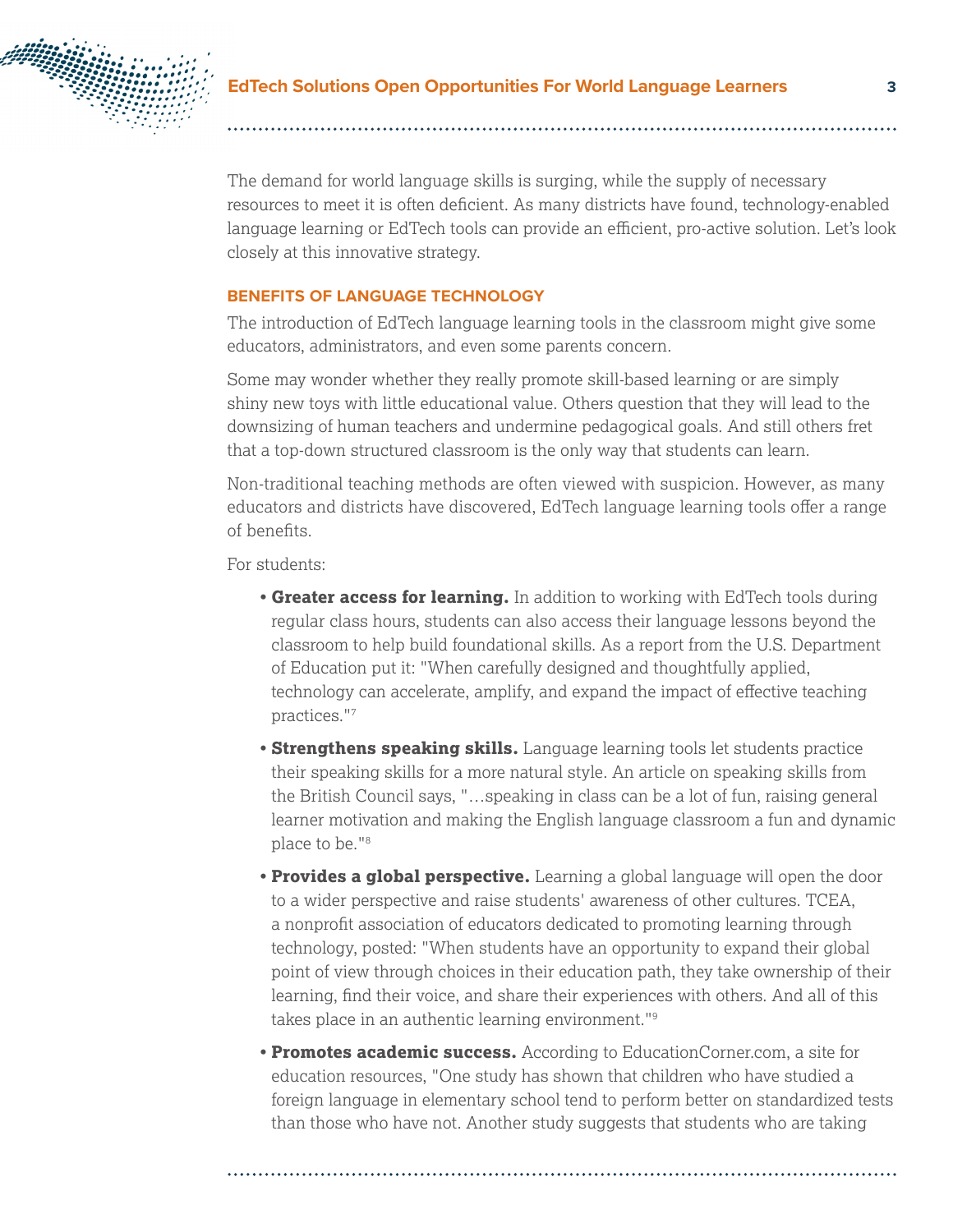

a foreign language class outperform academically students who are not taking a foreign language…."10

- **Increases employment prospects.** Businesses will actively recruit job candidates with strong language skills as those businesses continue to expand around the world. A report from New American Economy found that "…by 2020, proficiency in more than one language will be among the most important skills a job seeker can have…[leading] to enhanced job opportunities and higher wages for today's workers."11
- **Empowers students.** The American Council on the Teaching of Foreign

*According to The Tech Edvocate that reports on the EdTech sector: "Through the use of education technology, teachers can tailor the course to meet the student's needs rather than risk leaving some students confused or some students bored."*13

Languages identifies benefits of world language learning to students at every stage of their life, including: sharper cognitive abilities, deeper awareness of cultures around the world, more opportunities to pursue college studies, and enhanced employment prospects.<sup>12</sup>

Helping students is just one side of the issue. Teachers who incorporate EdTech language learning tools will also come out ahead and find surprising advantages:

- **Enhances classroom instruction.** Rather than replacing in-class instruction, language learning tools actually complement and reinforce classroom lessons, giving teachers much needed support, expanding their instructional reach and content.
- **Empowers teachers.** The ability to individualize instruction helps teachers reach and teach every student according to their needs and accelerate their learning. According to The Tech Edvocate that reports on the EdTech sector: "Through the use of education technology, teachers can tailor the course to meet the student's needs rather than risk leaving some students confused or some students bored."13
- **Enables higher-order learning.** EdTech tools that promote language proficiency make it easier for teachers to develop students' critical thinking and judgment skills.
- **Extra support.** EdTech tools work in all types of classrooms, such as traditional or blended, giving teachers added control and support to fulfill their education objectives in almost any type of learning environment.
- **Closes the achievement gap.** By equipping their students with world language skills, teachers can help their students excel in all their subjects. Data collected by the American Council on the Teaching of Foreign Languages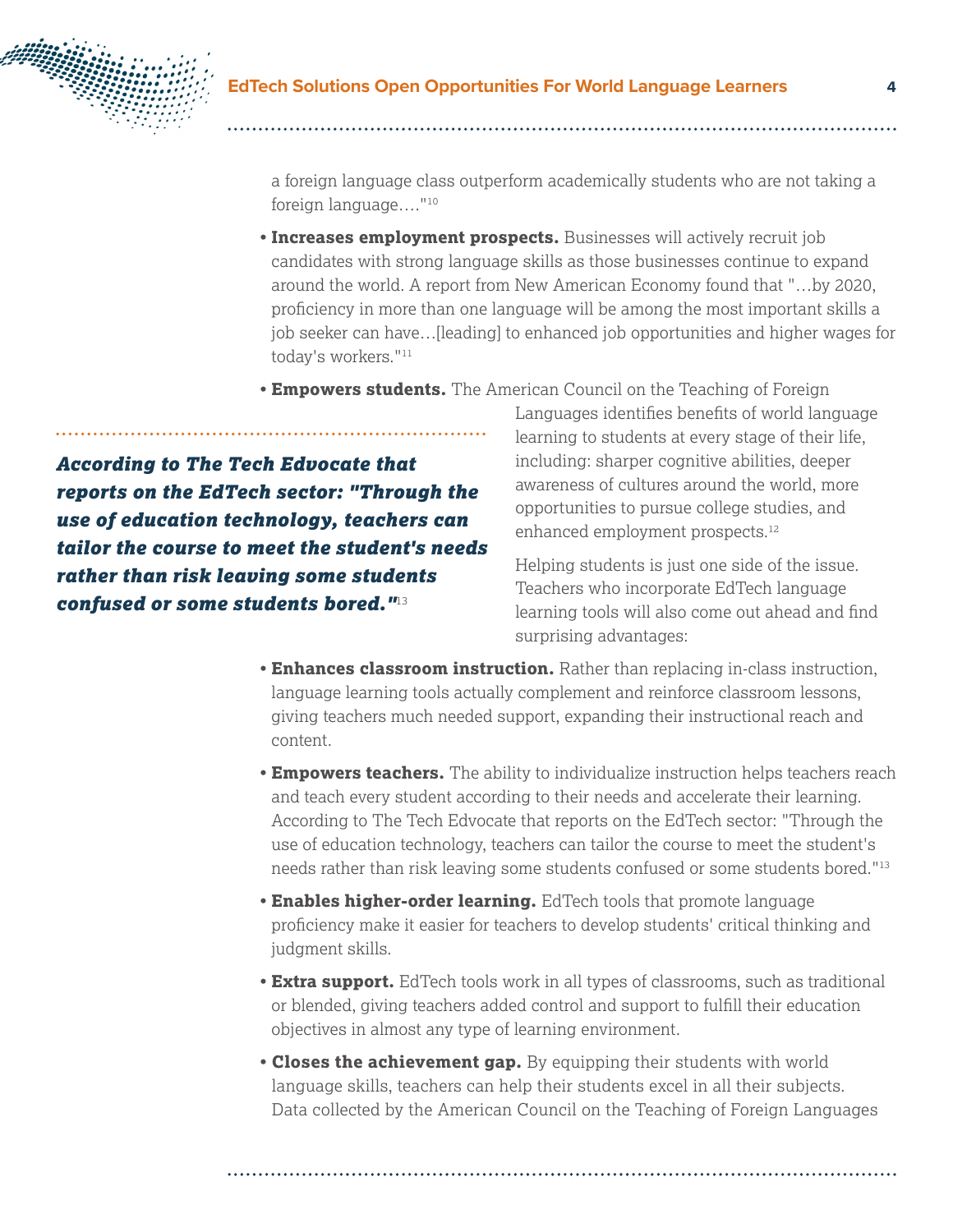

finds that "Language learning correlates with higher academic achievement on standardized test measures."14

EdTech tools can reinforce in-person classroom lessons, abet teachers in their pedagogical efforts, promote social interaction among diverse groups, and equip students with valuable multilingual skills prized in a diverse world.

So, with all these advantages, where should school districts look for EdTech tools? And what should they look for? Let's take up these questions now.

#### **ROSETTA STONE SOLUTIONS FOR WORLD LANGUAGE LEARNERS**

Research shows that students who master a world language will narrow the achievement gap in school, take part more fully in diverse settings, collaborate on multilingual teams, develop a deeper awareness and understanding of other cultures, and hone skills sought by employers.

To support educators, administrators, and districts in this mission, consider the advantages that a technology-enabled solution from Rosetta Stone offers:

**FOUNDATIONAL CONTENT.** Students use an award-winning interactive program that develops fundamental world language skills, gets learners speaking immediately, and accelerates the drive toward speaking confidence.

- **Dynamic Immersion®.** Students begin learning and speaking their chosen world language immediately. Only the world language is used in the program, so students learn to readily adapt to real conversations.
- **Pronunciation assistance.** TruAccent® speech recognition technology guides a learner's pronunciation, helping students build confidence in their speaking abilities.
- **Live Tutoring.** Students talk directly and practice their skills with native language-speaking tutors in a safe, friendly environment.

**CLASSROOM BUILDERS.** A teachers' library of resources supports a higher degree of world language classroom integration with activity guides to reinforce online content.

- **The Teacher's Guide** expands teachers' instructional reach with complete lesson plans aligned with online lessons.
- **Student Activities** engage learners with differentiated reading passages, comprehension questions, workbooks, memory games, and more.

**IMPLEMENTATION AND PRODUCT TRAINING.** Training and Services teams work closely with administrators and educators to assist in a successful program launch and to monitor overall progress. One key goal is to implement online programs that will blend effectively with in-class teacher instruction.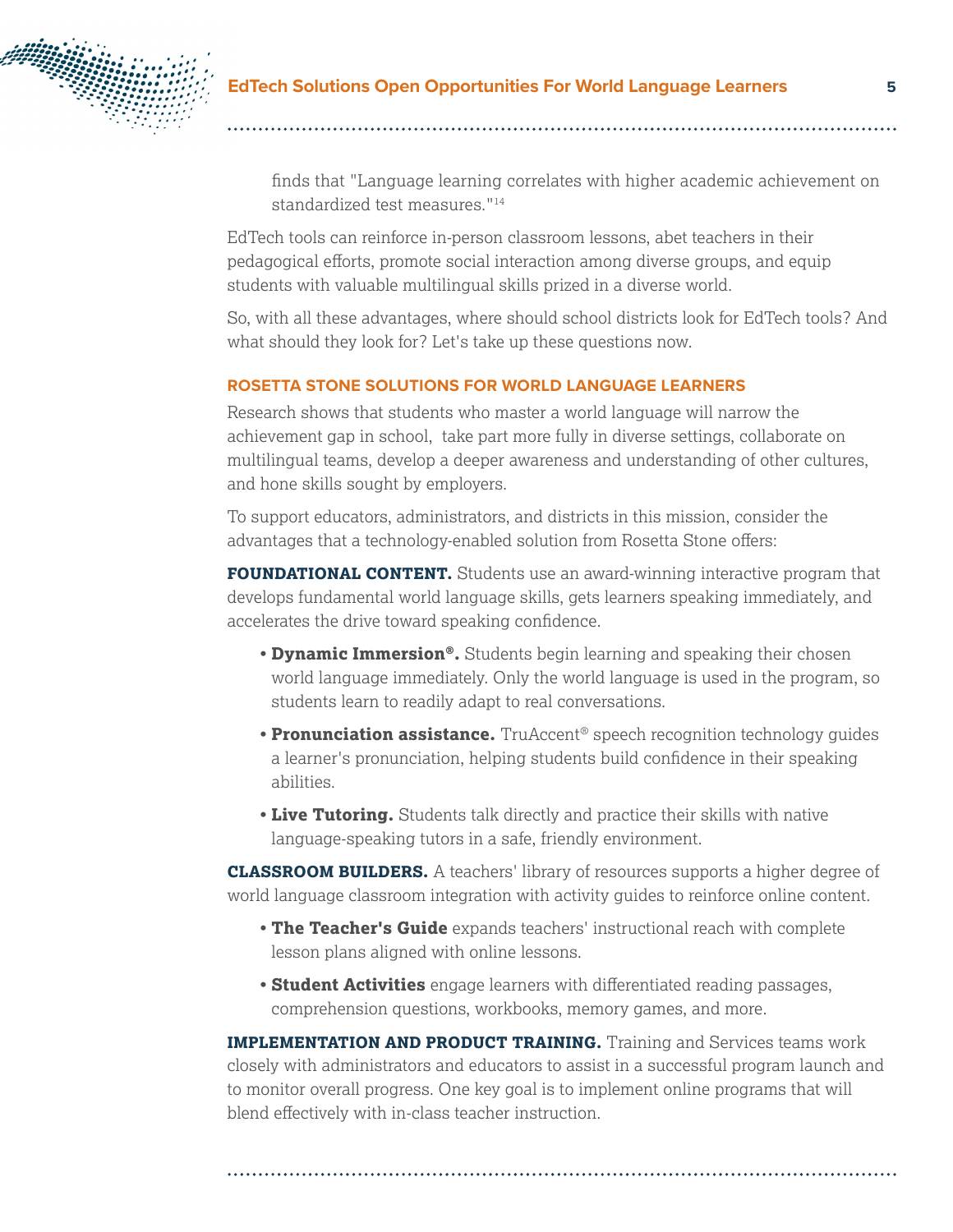

### **EdTech Solutions Open Opportunities For World Language Learners 6**

**PROFESSIONAL DEVELOPMENT.** Educators have access to training sessions on relevant world language topics.

**PLACEMENT AND PROGRESS TEST FOR GRADES 6-12.** Students complete an online assessment that teachers use to identify each student's best starting point in the program. This leads to better learning outcomes.

**FAMILY CONNECTION RESOURCES.** Resources include weekly language learning activities students and families can do together, and best practice tips for teachers to increase family engagement in classroom activities.

*Rosetta Stone offers up to 24 languages for school instruction, including English, Spanish, French, Mandarin, Portuguese, and many more to accommodate today's diverse student population. This enables teachers to learn a language spoken by their students' families.*

**ACCESS TO THE BRIDGE.** Teachers exchange ideas, ask questions, and share best practices in this favorite K-12 online customer community where language teachers connect with each other.

Rosetta Stone also provides further support for world language training with additional EdTech features:

- **Administrator tools.** Easy-to-understand reporting tools allow teachers to track and measure student and group progress quickly.
- **Mobile apps.** Students can practice and learn their lessons, inside and outside the classroom, with Rosetta Stone mobile apps for portable digital devices.
- **Anytime/anywhere accessibility.** Students can access their lessons at any time and in any location—in the classroom, at home, in a wired hotspot—and on almost any digital device, ensuring steady and sustained progress in their language proficiency.
- **Flexible solutions.** Schools can get language training programs customized to meet their particular needs and challenges for the best use of district-wide resources.
- **Scalable programs.** Districts and schools can scale a program easily to serve the greatest number of students in the most efficient way possible.
- **Wide language choice.** Rosetta Stone offers up to 24 languages for school instruction, including English, Spanish, French, Mandarin, Portuguese, and many more to accommodate today's diverse student population. This enables teachers to learn a language spoken by their students' families.

Rosetta Stone can provide customized eLearning language programs to provide greater opportunity for students, educators, and districts. Let's see how one school leveraged these programs to meet their world language education goals.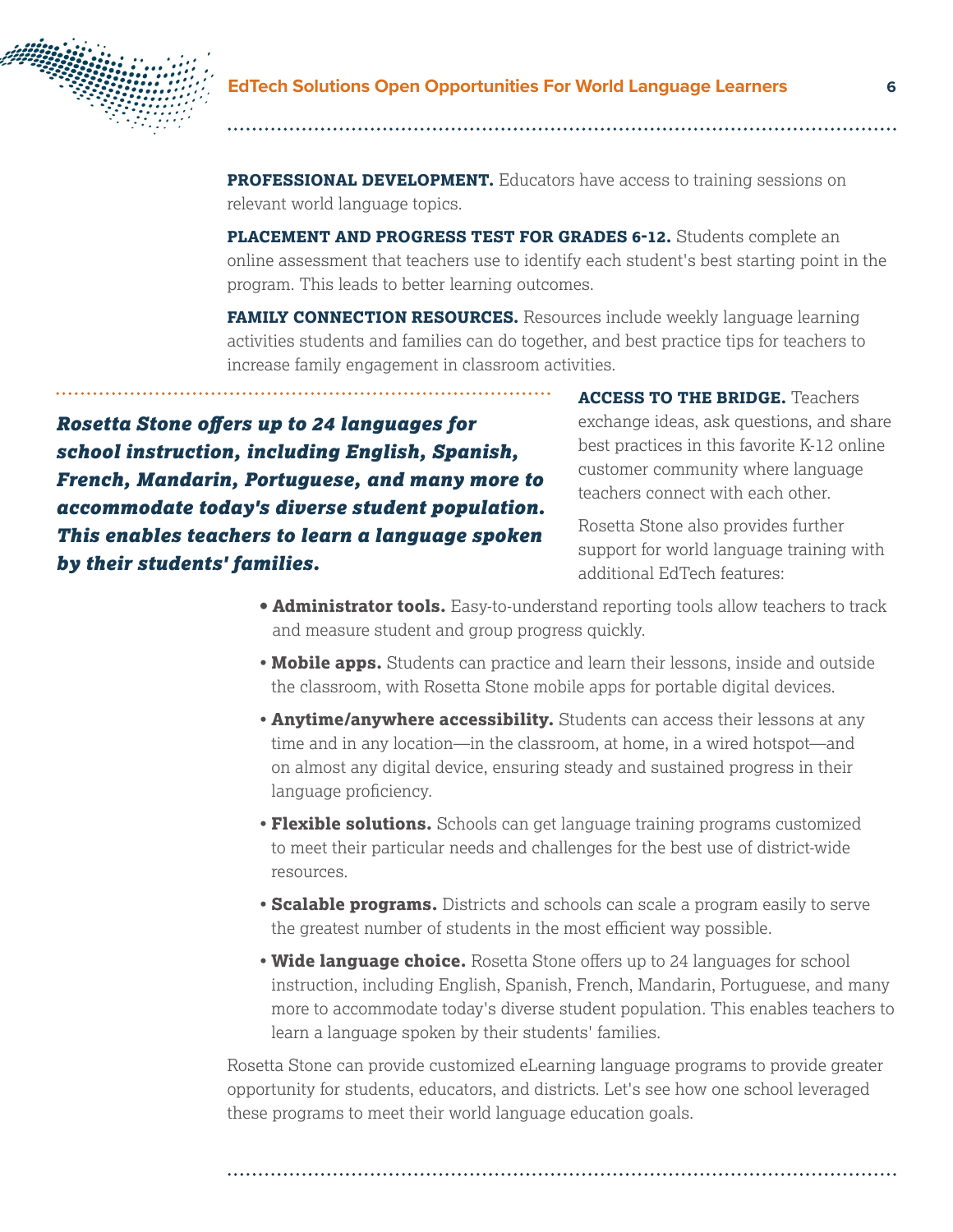

#### **ROSETTA STONE RESCUES A DISTRICT'S WORLD LANGUAGE PROGRAM**

The Bethel Public School District in Fairfield County, Connecticut, prides itself on offering world language courses to its student population: nearly 3,000 students in grades PK-12.

However, a language teacher shortage forced them to rethink how they could continue to give their students the competitive advantages that a world language education provided.

They settled on a technology-enabled language program from Rosetta Stone. Every student received a Chromebook with the ability to access the digital language learning instruction from Rosetta Stone.

The results of this initiative after one year of implementation were encouraging:

• More than 90 percent of students enrolled in Digital Spanish A passed—a substantial jump from the previous year

*Chris Troetti, the principal of Bethel High School, said: "We've seen such an improvement in our students enrolled in language courses since incorporating Rosetta Stone into our curriculum. Not only are students passing the course, they are truly engaged in the work."*

- Six students who participated in the independent study program received language credits in French, Italian, Hindi and Korean
	- The school district began offering additional Spanish courses when the school year resumed

Chris Troetti, the principal of Bethel High

School, said: "We've seen such an improvement in our students enrolled in language courses since incorporating Rosetta Stone into our curriculum. Not only are students passing the course, they are truly engaged in the work. As we strive to ensure every student is equipped with the skills – bilingualism included – required for life after graduation, we're excited to continue to expand our language offerings using the program."15

#### **PROVIDING OPPORTUNITIES THROUGH LANGUAGE TRAINING**

Teachers and administrators work very hard to ensure that the students in their care receive the best education to thrive in school and acquire the skills to carry them through to successful careers.

To give them unlimited opportunities in their education, their careers, their lives.

Too often, the demand for world language education outstrips the resources and capabilities of school districts and the teaching community.

Many are overcoming this unsettling reality and promoting student achievement